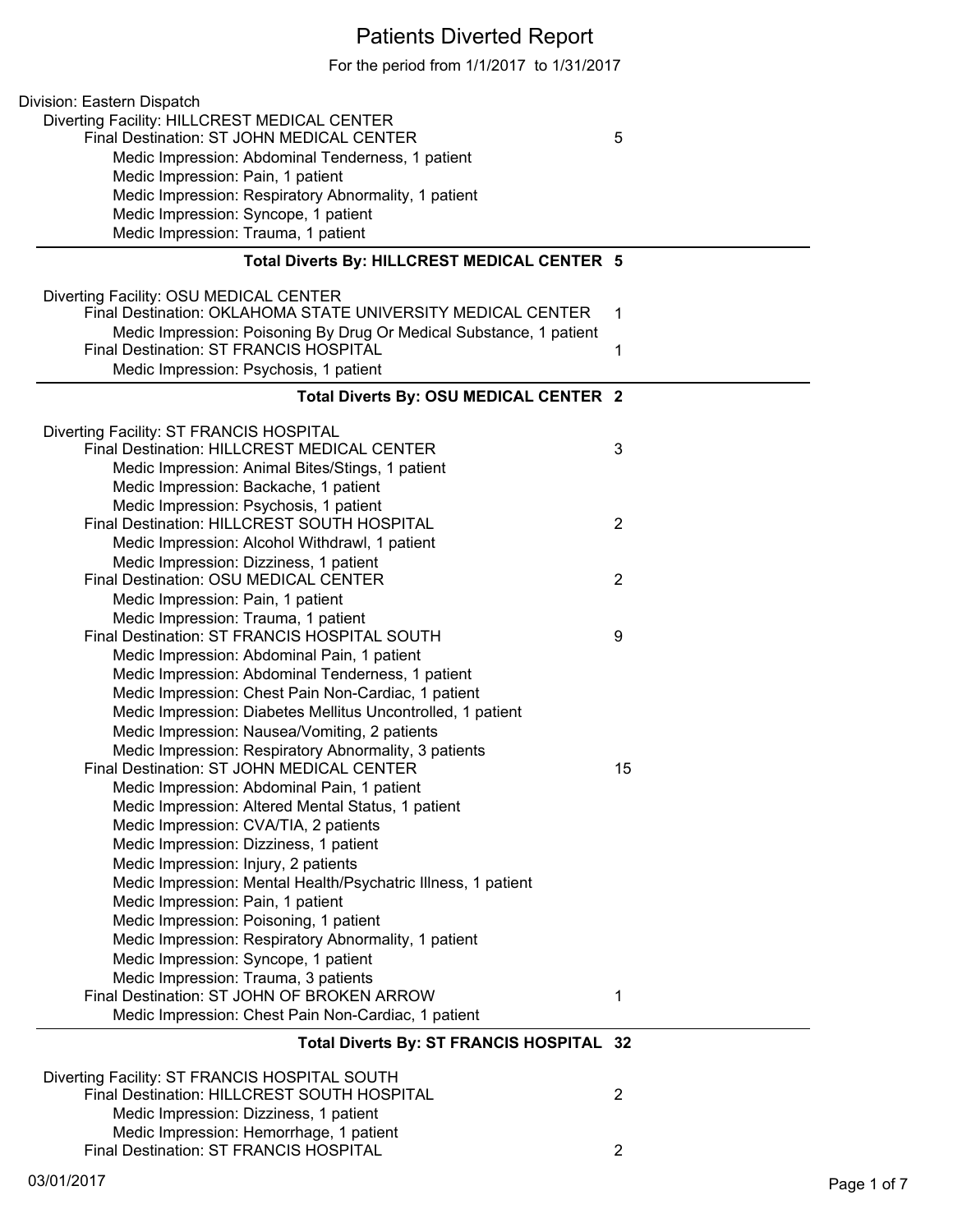| Total Diverts By: ST FRANCIS HOSPITAL SOUTH 4               |   |
|-------------------------------------------------------------|---|
| Diverting Facility: ST JOHN MEDICAL CENTER                  |   |
| Final Destination: HILLCREST MEDICAL CENTER                 | 6 |
| Medic Impression: Altered Mental Status, 2 patients         |   |
| Medic Impression: Chest Pain Non-Cardiac, 1 patient         |   |
| Medic Impression: Pain, 1 patient                           |   |
| Medic Impression: Seizures, 1 patient                       |   |
| Medic Impression: Trauma, 1 patient                         |   |
| Final Destination: OKLAHOMA STATE UNIVERSITY MEDICAL CENTER |   |
| Medic Impression: Dizziness, 1 patient                      |   |
| Final Destination: OSU MEDICAL CENTER                       | 2 |
| Medic Impression: Hemorrhage, 1 patient                     |   |
| Medic Impression: Pain, 1 patient                           |   |
| Final Destination: ST JOHN OF BROKEN ARROW                  |   |
| Medic Impression: Fever, 1 patient                          |   |
| Final Destination: ST JOHNS OF OWASSO                       |   |
| Medic Impression: Chest Pain Non-Cardiac, 1 patient         |   |

## **Total Diverts By: ST JOHN MEDICAL CENTER 11**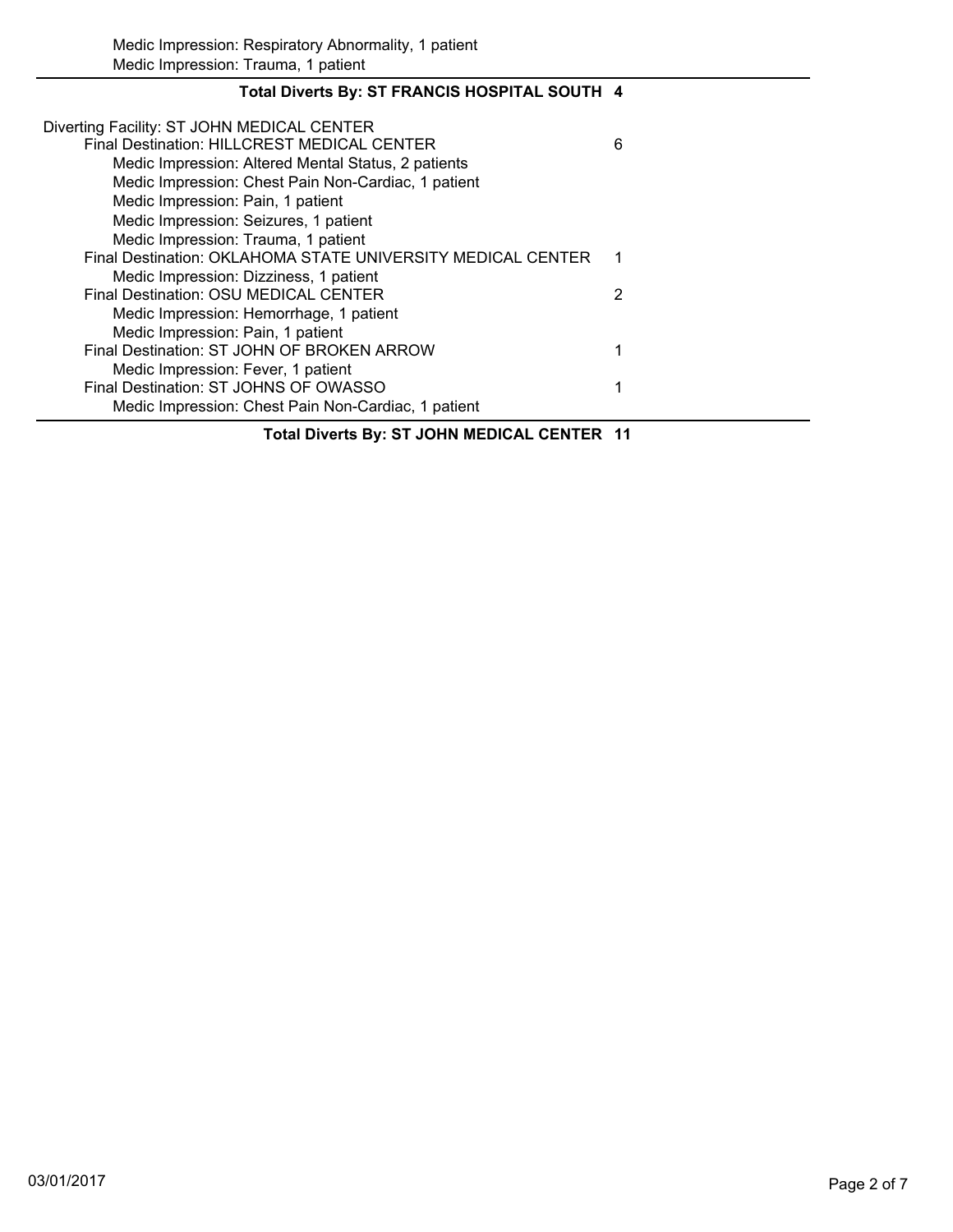| Division: Western Dispatch                                                              |                |
|-----------------------------------------------------------------------------------------|----------------|
| Diverting Facility: BAPTIST INTEGRIS MEDICAL CENTER                                     |                |
| Final Destination: ALLIANCEHEALTH - DEACONESS                                           | 9              |
| Medic Impression: ACS, 1 patient                                                        |                |
| Medic Impression: Altered Mental Status, 1 patient                                      |                |
| Medic Impression: Cardiac Arrest, 1 patient                                             |                |
| Medic Impression: Fever, 1 patient                                                      |                |
| Medic Impression: Hypertension, 1 patient                                               |                |
| Medic Impression: Nausea/Vomiting, 1 patient                                            |                |
| Medic Impression: Pain, 2 patients                                                      |                |
| Medic Impression: Respiratory Abnormality, 1 patient                                    |                |
| Final Destination: BAPTIST INTEGRIS MEDICAL CENTER                                      | 1              |
| Medic Impression: Bacterial Infection, 1 patient                                        |                |
| Final Destination: CANADIAN VALLEY INTEGRIS REGNL                                       | 1              |
| Medic Impression: Chronic Airway Obstruction, 1 patient                                 |                |
| Final Destination: INTEGRIS MEDICAL CENTER - EDMOND                                     | 1              |
| Medic Impression: Pain, 1 patient                                                       |                |
| Final Destination: MERCY HEALTH CENTER                                                  | $\overline{2}$ |
| Medic Impression: CVA/TIA, 1 patient                                                    |                |
| Medic Impression: Respiratory Abnormality, 1 patient                                    |                |
| Final Destination: OKLAHOMA HEART HOSPITAL                                              | 1              |
| Medic Impression: Chest Pain Non-Cardiac, 1 patient                                     |                |
| Final Destination: SOUTHWEST INTEGRIS MEDICAL CEN                                       | 6              |
| Medic Impression: Abdominal Pain, 1 patient                                             |                |
| Medic Impression: Bacterial Infection, 1 patient                                        |                |
| Medic Impression: Fever, 1 patient                                                      |                |
| Medic Impression: Syncope, 1 patient                                                    |                |
| Medic Impression: Trauma, 2 patients                                                    |                |
|                                                                                         |                |
| Final Destination: WOMEN AND CHILDREN'S AT OU MED CENTER                                | 1              |
| Medic Impression: Asthma, 1 patient                                                     |                |
| Total Diverts By: BAPTIST INTEGRIS MEDICAL CENTER 22                                    |                |
|                                                                                         |                |
| Diverting Facility: BETHANY BEHAVIORAL HEALTH                                           |                |
| Final Destination: MERCY HEALTH CENTER                                                  | 1              |
| Medic Impression: Dislocation Closed, 1 patient                                         |                |
| Total Diverts By: BETHANY BEHAVIORAL HEALTH 1                                           |                |
|                                                                                         |                |
| Diverting Facility: CANADIAN VALLEY INTEGRIS REGNL                                      |                |
| Final Destination: ALLIANCEHEALTH - DEACONESS                                           | 1              |
| Medic Impression: Respiratory Abnormality, 1 patient                                    |                |
| Total Diverts By: CANADIAN VALLEY INTEGRIS REGNL 1                                      |                |
|                                                                                         |                |
| Diverting Facility: MERCY HEALTH CENTER                                                 |                |
| Final Destination: ALLIANCEHEALTH - DEACONESS                                           | 4              |
| Medic Impression: Dizziness, 1 patient                                                  |                |
| Medic Impression: Hemorrhage, 1 patient                                                 |                |
| Medic Impression: Hypoglycemic Coma, 1 patient                                          |                |
| Medic Impression: Respiratory Abnormality, 1 patient                                    |                |
| Final Destination: BAPTIST INTEGRIS MEDICAL CENTER                                      | 3              |
| Medic Impression: Nausea/Vomiting, 1 patient                                            |                |
| Medic Impression: Trauma, 2 patients                                                    |                |
| Final Destination: INTEGRIS MEDICAL CENTER - EDMOND                                     | 1              |
| Medic Impression: Dizziness, 1 patient                                                  |                |
| Final Destination: OKLAHOMA HEART HOSPITAL<br>Medic Impression: Hypertension, 1 patient | 1              |

## **Total Diverts By: MERCY HEALTH CENTER 9**

Diverting Facility: NORMAN REGIONAL HEALTHPLEX Final Destination: NORMAN REGIONAL HOSPITAL 1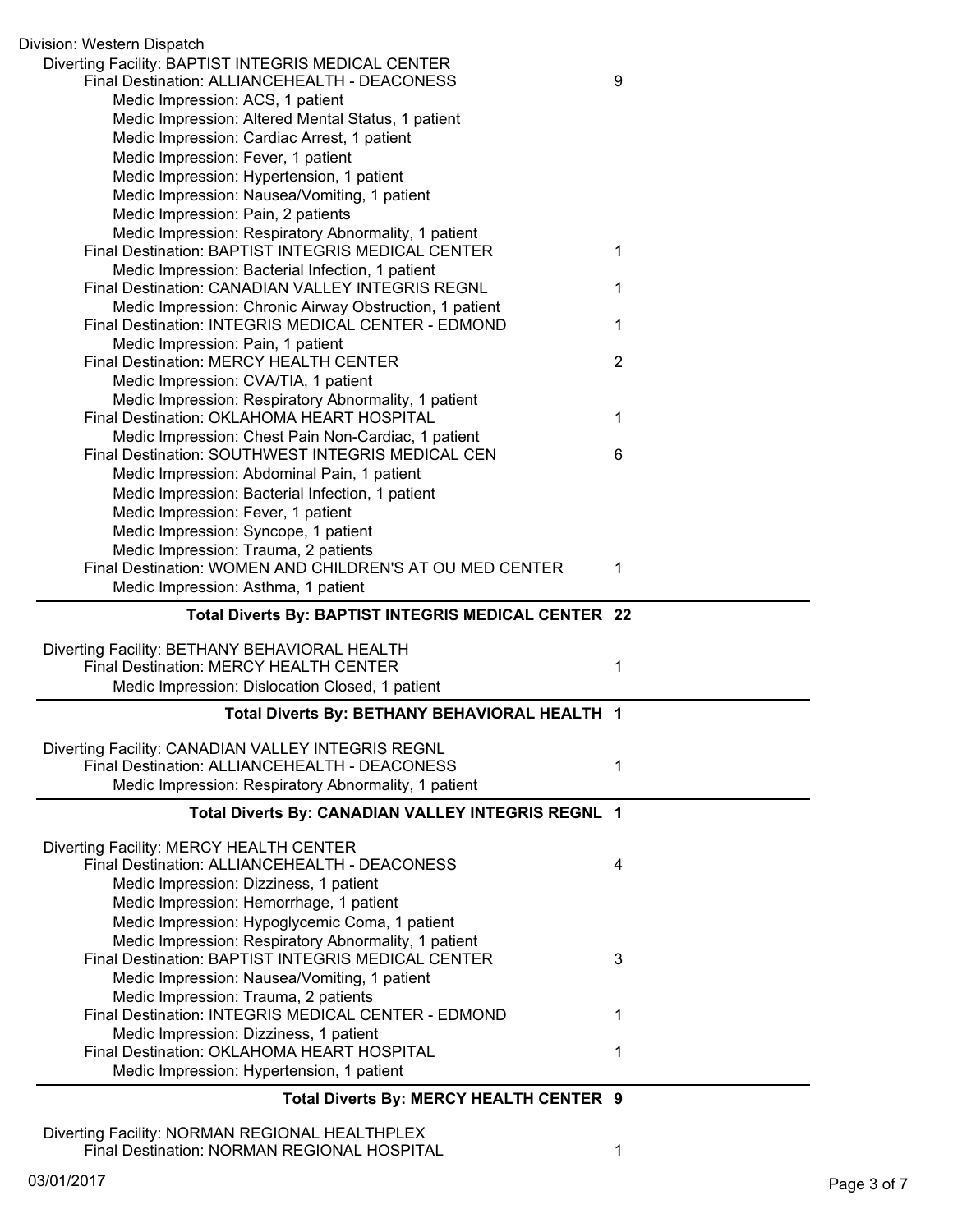| Total Diverts By: NORMAN REGIONAL HEALTHPLEX 1                                                         |   |
|--------------------------------------------------------------------------------------------------------|---|
| Diverting Facility: OKLAHOMA CITY VA HOSPITAL<br>Final Destination: ALLIANCE HEALTH - MIDWEST          | 1 |
| Medic Impression: Hallucinations, 1 patient                                                            |   |
| Final Destination: ALLIANCEHEALTH - DEACONESS                                                          | 3 |
| Medic Impression: Diabetes Mellitus Uncontrolled, 1 patient                                            |   |
| Medic Impression: Dizziness, 1 patient                                                                 |   |
| Medic Impression: Seizures, 1 patient<br>Final Destination: BAPTIST INTEGRIS MEDICAL CENTER            | 1 |
| Medic Impression: Angina, 1 patient<br>Final Destination: CANADIAN VALLEY INTEGRIS REGNL               | 1 |
| Medic Impression: Pain, 1 patient                                                                      |   |
| Final Destination: MERCY HEALTH CENTER                                                                 | 1 |
| Medic Impression: Altered Mental Status, 1 patient<br>Final Destination: PRESBYTERIAN TOWER-OU MEDICAL | 1 |
| Medic Impression: Altered Mental Status, 1 patient                                                     |   |
| Final Destination: SOUTHWEST INTEGRIS MEDICAL CEN                                                      | 7 |
| Medic Impression: Abdominal Pain, 1 patient                                                            |   |
| Medic Impression: Bacterial Infection, 1 patient                                                       |   |
| Medic Impression: Mental Health/Psychatric Illness, 1 patient                                          |   |
| Medic Impression: Nausea/Vomiting, 1 patient                                                           |   |
| Medic Impression: Pain, 2 patients                                                                     |   |
| Medic Impression: Respiratory Abnormality, 1 patient                                                   |   |
| Final Destination: ST ANTHONYS HOSPITAL                                                                | 4 |
| Medic Impression: ACS, 1 patient                                                                       |   |
| Medic Impression: Fever, 1 patient                                                                     |   |
| Medic Impression: Respiratory Abnormality, 1 patient                                                   |   |
| Medic Impression: Trauma, 1 patient<br>Final Destination: ST. ANTHONY HEALTHPLEX MUSTANG               | 1 |
|                                                                                                        |   |
| Medic Impression: Pain, 1 patient<br>Final Destination: ST. ANTHONY HEALTHPLEX SOUTH                   | 1 |
| Medic Impression: Seizures, 1 patient                                                                  |   |
| Total Diverts By: OKLAHOMA CITY VA HOSPITAL 21                                                         |   |
|                                                                                                        |   |
| Diverting Facility: OKLAHOMA HEART HOSPITAL<br>Final Destination: BAPTIST INTEGRIS MEDICAL CENTER      | 1 |
| Medic Impression: Paroxysmal Tachycardia, 1 patient                                                    |   |
| Final Destination: INTEGRIS MEDICAL CENTER - EDMOND                                                    | 1 |
| Medic Impression: Abdominal Pain, 1 patient                                                            |   |
| Final Destination: MERCY HEALTH CENTER                                                                 | 5 |
| Medic Impression: Abdominal Pain, 1 patient                                                            |   |
| Medic Impression: Fever, 1 patient                                                                     |   |
| Medic Impression: Hypertension, 1 patient                                                              |   |
| Medic Impression: Nausea/Vomiting, 1 patient                                                           |   |
| Medic Impression: Syncope, 1 patient                                                                   |   |
| Total Diverts By: OKLAHOMA HEART HOSPITAL 7                                                            |   |
| Diverting Facility: PRESBYTERIAN TOWER-OU MEDICAL                                                      |   |
| Final Destination: ALLIANCE HEALTH - MIDWEST                                                           | 1 |
| Medic Impression: Hemorrhage Of Gastrointestinal Tract, 1 patient                                      |   |
| Final Destination: ALLIANCEHEALTH - DEACONESS                                                          | 6 |
| Medic Impression: Chest Pain Non-Cardiac, 1 patient                                                    |   |
| Medic Impression: Mental Health/Psychatric Illness, 2 patients                                         |   |
| Medic Impression: Pain, 2 patients                                                                     |   |
| Medic Impression: Trauma, 1 patient<br>Final Destination: BAPTIST INTEGRIS MEDICAL CENTER              | 8 |

#### Medic Impression: Abdominal Pain, 1 patient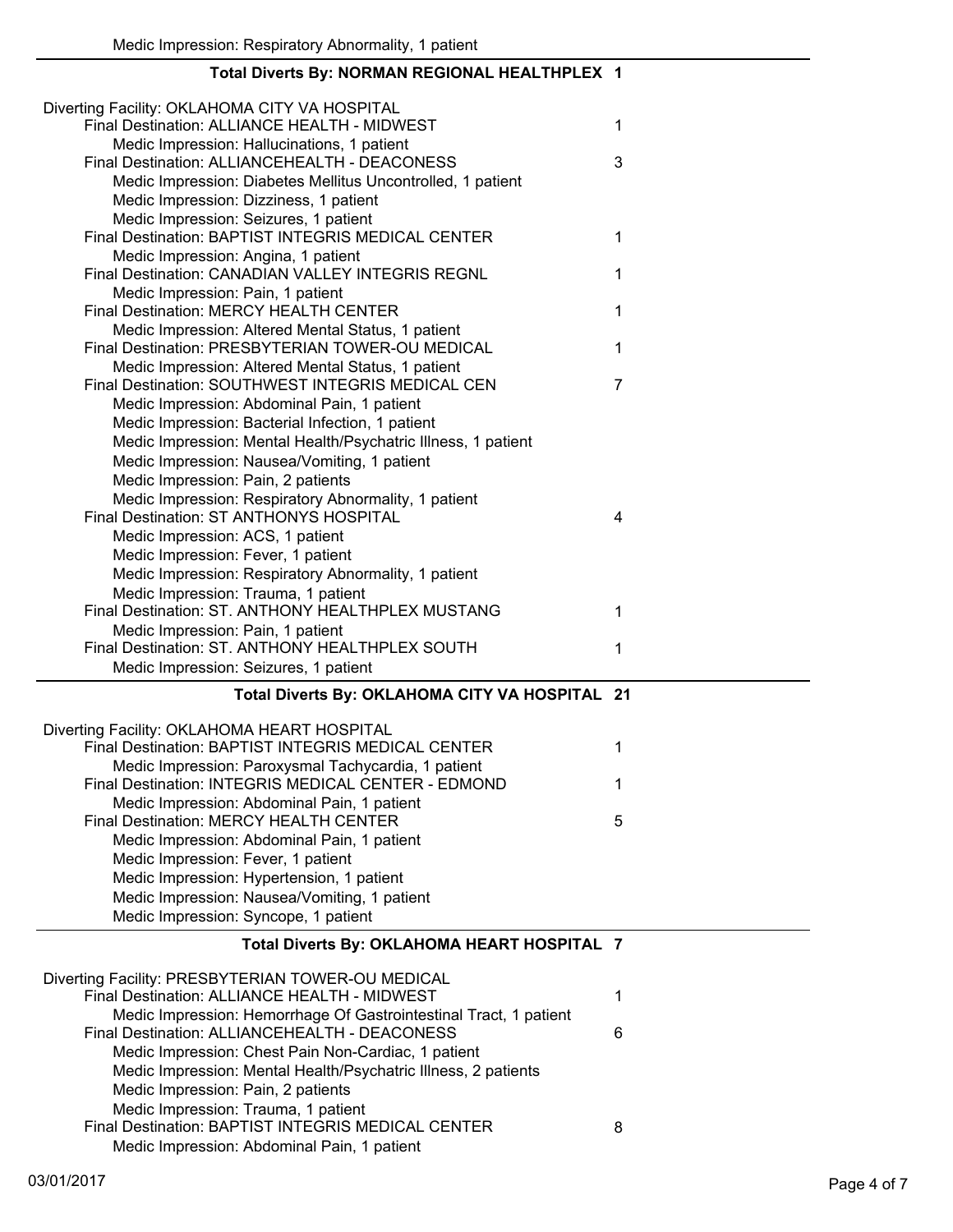| Medic Impression: Altered Mental Status, 1 patient<br>Medic Impression: Fever, 1 patient |                |
|------------------------------------------------------------------------------------------|----------------|
| Medic Impression: Nausea/Vomiting, 1 patient                                             |                |
| Medic Impression: Pain, 1 patient                                                        |                |
| Medic Impression: Seizures, 1 patient                                                    |                |
| Medic Impression: Trauma, 2 patients                                                     |                |
| Final Destination: INTEGRIS MEDICAL CENTER - EDMOND                                      | $\mathbf 1$    |
| Medic Impression: Respiratory Abnormality, 1 patient                                     |                |
| Final Destination: MERCY HEALTH CENTER                                                   | $\mathbf{1}$   |
| Medic Impression: Pain, 1 patient                                                        |                |
| Final Destination: OU MEDICAL CENTER EDMOND                                              | 11             |
| Medic Impression: Abdominal Pain, 2 patients                                             |                |
| Medic Impression: Chest Pain Non-Cardiac, 1 patient                                      |                |
| Medic Impression: Diabetes Mellitus Uncontrolled, 2 patients                             |                |
| Medic Impression: Pain, 4 patients                                                       |                |
| Medic Impression: Respiratory Abnormality, 1 patient                                     |                |
| Medic Impression: Syncope, 1 patient                                                     |                |
| Final Destination: PRESBYTERIAN TOWER-OU MEDICAL                                         | $\overline{2}$ |
| Medic Impression: Respiratory Abnormality, 1 patient                                     |                |
| Medic Impression: Vomiting, 1 patient                                                    |                |
| Final Destination: SOUTHWEST INTEGRIS MEDICAL CEN                                        | 8              |
| Medic Impression: Abdominal Pain, 1 patient                                              |                |
| Medic Impression: Altered Mental Status, 1 patient                                       |                |
| Medic Impression: Chest Pain Non-Cardiac, 1 patient                                      |                |
| Medic Impression: Hemorrhage Of Gastrointestinal Tract, 1 patient                        |                |
| Medic Impression: Hypotension, 1 patient                                                 |                |
| Medic Impression: Mental Health/Psychatric Illness, 1 patient                            |                |
| Medic Impression: Pain, 1 patient                                                        |                |
| Medic Impression: Syncope, 1 patient<br>Final Destination: ST ANTHONYS HOSPITAL          | 18             |
| Medic Impression: Abdominal Pain, 1 patient                                              |                |
| Medic Impression: Alcohol Abuse, 1 patient                                               |                |
| Medic Impression: Assault, 1 patient                                                     |                |
| Medic Impression: Chest Pain Non-Cardiac, 1 patient                                      |                |
| Medic Impression: Hemorrhage, 3 patients                                                 |                |
| Medic Impression: Mental Health/Psychatric Illness, 1 patient                            |                |
| Medic Impression: Pain, 2 patients                                                       |                |
| Medic Impression: Paroxysmal Tachycardia, 1 patient                                      |                |
| Medic Impression: Psychosis, 1 patient                                                   |                |
| Medic Impression: Respiratory Abnormality, 4 patients                                    |                |
| Medic Impression: Trauma, 2 patients                                                     |                |
|                                                                                          |                |
| Total Diverts By: PRESBYTERIAN TOWER-OU MEDICAL 56                                       |                |
| Diverting Facility: SOUTHWEST INTEGRIS MEDICAL CEN                                       |                |
| <b>Final Destination:</b>                                                                | 1              |
| Medic Impression: Chest Pain Non-Cardiac, 1 patient                                      |                |
| Final Destination: BAPTIST INTEGRIS MEDICAL CENTER                                       | 10             |
| Medic Impression: Diabetes Mellitus Uncontrolled, 1 patient                              |                |
| Medic Impression: Hemorrhage Of Gastrointestinal Tract, 1 patient                        |                |
| Medic Impression: Pain, 3 patients                                                       |                |
| Medic Impression: Respiratory Abnormality, 2 patients                                    |                |
| Medic Impression: Seizures, 1 patient                                                    |                |
| Medic Impression: Syncope, 1 patient                                                     |                |
| Modio Impropojan: Trauma, 1 nationt                                                      |                |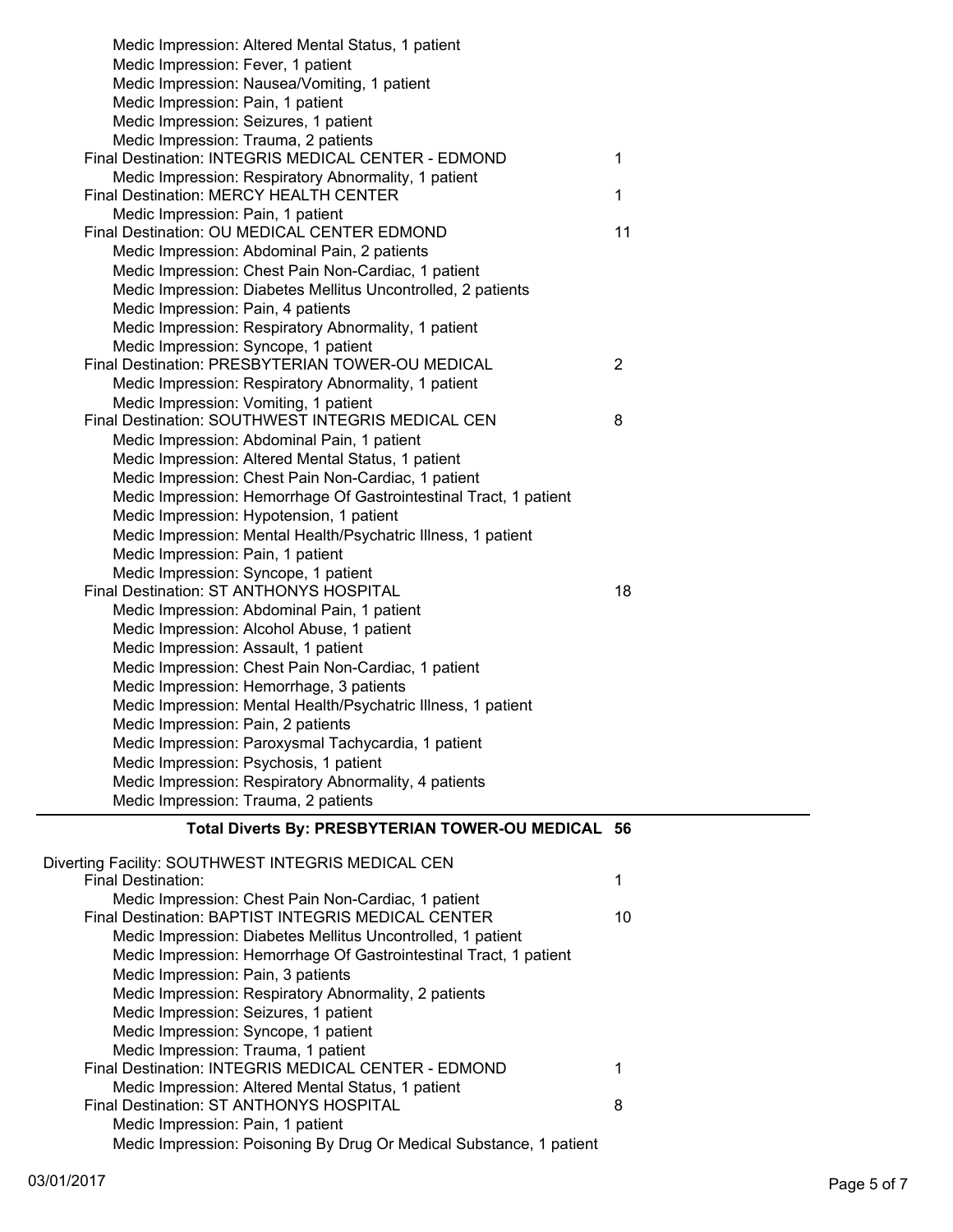| Total Diverts By: SOUTHWEST INTEGRIS MEDICAL CEN 22           |   |  |
|---------------------------------------------------------------|---|--|
| Diverting Facility: ST ANTHONYS HOSPITAL                      |   |  |
| Final Destination: ALLIANCE HEALTH - MIDWEST                  | 1 |  |
| Medic Impression: CVA/TIA, 1 patient                          |   |  |
| Final Destination: ALLIANCEHEALTH - DEACONESS                 | 6 |  |
| Medic Impression: ACS, 1 patient                              |   |  |
| Medic Impression: Mental Health/Psychatric Illness, 1 patient |   |  |
| Medic Impression: Nausea/Vomiting, 1 patient                  |   |  |
| Medic Impression: Pain, 1 patient                             |   |  |
| Medic Impression: Seizures, 1 patient                         |   |  |
| Medic Impression: Syncope, 1 patient                          |   |  |
| Final Destination: BAPTIST INTEGRIS MEDICAL CENTER            | 9 |  |
| Medic Impression: Abdominal Pain, 1 patient                   |   |  |
| Medic Impression: Diabetes Mellitus Uncontrolled, 1 patient   |   |  |
| Medic Impression: Dizziness, 1 patient                        |   |  |
| Medic Impression: Fracture Closed, 1 patient                  |   |  |
| Medic Impression: Pain, 2 patients                            |   |  |
| Medic Impression: Respiratory Abnormality, 2 patients         |   |  |
| Medic Impression: Seizures, 1 patient                         |   |  |
| Final Destination: INTEGRIS MEDICAL CENTER - EDMOND           | 1 |  |
| Medic Impression: Respiratory Abnormality, 1 patient          |   |  |
| <b>Final Destination: MERCY HEALTH CENTER</b>                 | 1 |  |
| Medic Impression: Alcohol Withdrawl, 1 patient                |   |  |
| Final Destination: OKLAHOMA HEART HOSPITAL                    | 1 |  |
| Medic Impression: Chest Pain Non-Cardiac, 1 patient           |   |  |
| Final Destination: OU MEDICAL CENTER EDMOND                   | 1 |  |
| Medic Impression: Respiratory Abnormality, 1 patient          |   |  |
| Final Destination: PRESBYTERIAN TOWER-OU MEDICAL<br>.         | 6 |  |
|                                                               |   |  |

| Medic impression: Respiratory Abnormality, 1 patient          |   |
|---------------------------------------------------------------|---|
| Final Destination: PRESBYTERIAN TOWER-OU MEDICAL              | 6 |
| Medic Impression: Abdominal Pain, 1 patient                   |   |
| Medic Impression: Asthma, 1 patient                           |   |
| Medic Impression: Chest Pain Non-Cardiac, 1 patient           |   |
| Medic Impression: Pain, 2 patients                            |   |
| Medic Impression: Respiratory Abnormality, 1 patient          |   |
| Final Destination: SOUTHWEST INTEGRIS MEDICAL CEN             | 3 |
| Medic Impression: Dizziness, 1 patient                        |   |
| Medic Impression: Mental Health/Psychatric Illness, 1 patient |   |
| Medic Impression: Respiratory Abnormality, 1 patient          |   |
| Final Destination: ST. ANTHONY HEALTHPLEX EAST                | 2 |
| Medic Impression: Diabetes Mellitus Uncontrolled, 1 patient   |   |
| Medic Impression: Seizures, 1 patient                         |   |
| Final Destination: ST. ANTHONY HEALTHPLEX NORTH               | 2 |
|                                                               |   |

### Medic Impression: Abnormal Gait, 1 patient Medic Impression: Pain, 1 patient Final Destination: ST. ANTHONY HEALTHPLEX SOUTH 2 Medic Impression: Diabetes Mellitus Uncontrolled, 2 patients

#### **Total Diverts By: ST ANTHONYS HOSPITAL 35**

| Diverting Facility: ST. ANTHONY HEALTHPLEX EAST<br>Final Destination: ST ANTHONYS HOSPITAL |  |
|--------------------------------------------------------------------------------------------|--|
| Medic Impression: Respiratory Abnormality, 1 patient                                       |  |
| Final Destination: WOMEN AND CHILDREN'S AT OU MED CENTER                                   |  |
| Medic Impression: Alcohol Abuse, 1 patient                                                 |  |